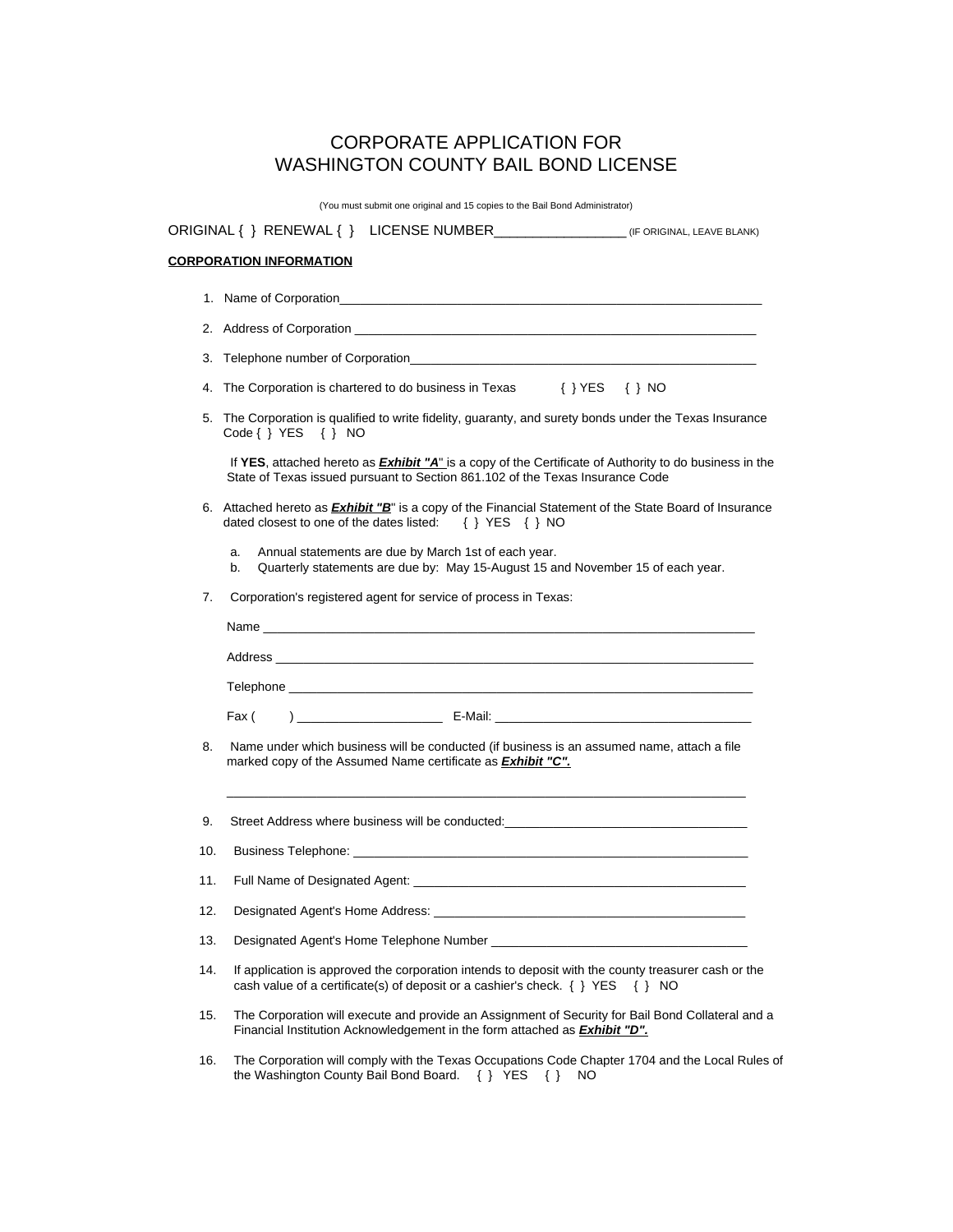17. The Corporation has filed with the office of Washington County Clerk a power of attorney designating and authorizing the named agent of the Corporation to execute bail bonds. { } YES { } NO

If YES, attached hereto as *Exhibit "E"* is certified copy of the power of attorney.

 18. The Corporation is or has been licensed within the past ten (10) years under the Texas Occupations Code Chapter 1704 in another county. { } YES { } NO

 If YES, attached hereto as *Exhibit "F"* is a list of each county in which the Corporation holds or has held a license with the past ten (10) years.

 19. The Corporation has attached hereto as *Exhibit "G"* as a declaration stating it has no final judgments executed by it as a surety or as an agent for a surety in any county that has been unpaid for more than thirty (30) days and that arose directly or indirectly from any bail bond or a declaration detailing final judgments that arose directly or indirectly from a bail bond executed by its surety or as an agent for a surety that remains unpaid for more than thirty (30) days after issuance.

{ } YES { } NO

20. Has this Corporation ever been denied a bail bond surety license or had a license suspended or revoked in the State of Texas?  $\{\}$  YES  $\{\}$  NO revoked in the State of Texas?

 If YES, attached hereto as *Exhibit "H"* is a statement detailing the county, date and reason for the denial, suspension or revocation.

21. This application is accompanied by a nonrefundable fee of \$500.00. { } YES { } NO

The undersigned officer of the named Corporation hereby certifies that he/she is authorized to make this application on behalf of said Corporation and that he/she has read this application and states that the information contained in tis application is true and correct, without any material omissions, to the best of his/her knowledge.

| Signature of Authorized Officer for Corporation                                                                                                                                                                                | Date                    |
|--------------------------------------------------------------------------------------------------------------------------------------------------------------------------------------------------------------------------------|-------------------------|
|                                                                                                                                                                                                                                |                         |
|                                                                                                                                                                                                                                |                         |
|                                                                                                                                                                                                                                |                         |
|                                                                                                                                                                                                                                | Agent/Affiant           |
|                                                                                                                                                                                                                                | <b>Corporation Name</b> |
|                                                                                                                                                                                                                                | Date                    |
| SIGNED AND SWORN to before me on this the day of discussion of the state of the state of the state of the state of the state of the state of the state of the state of the state of the state of the state of the state of the | 20                      |

 $\_$ 

NOTARY PUBLIC, STATE OF TEXAS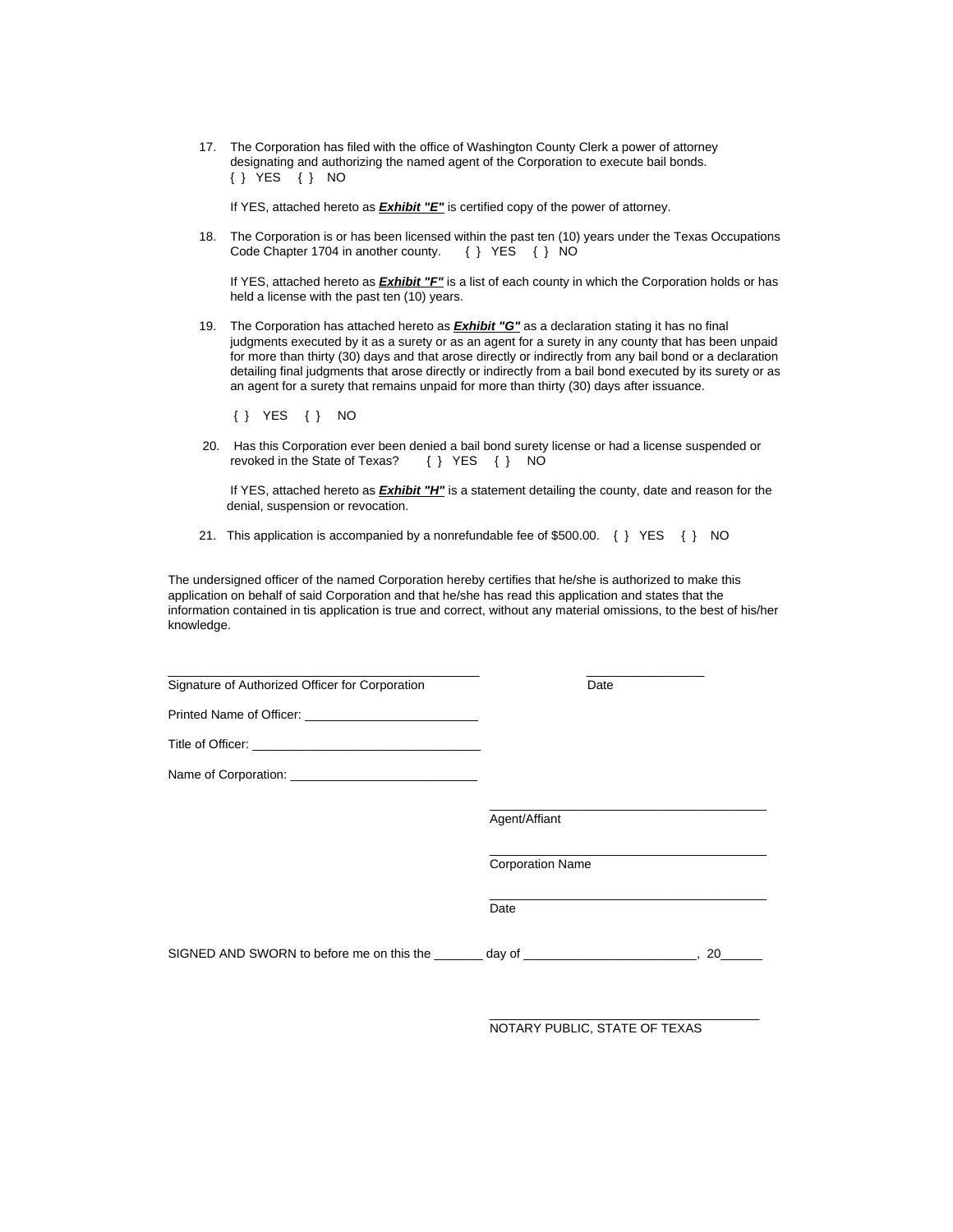

Copy of Certificate of Authority to Do Business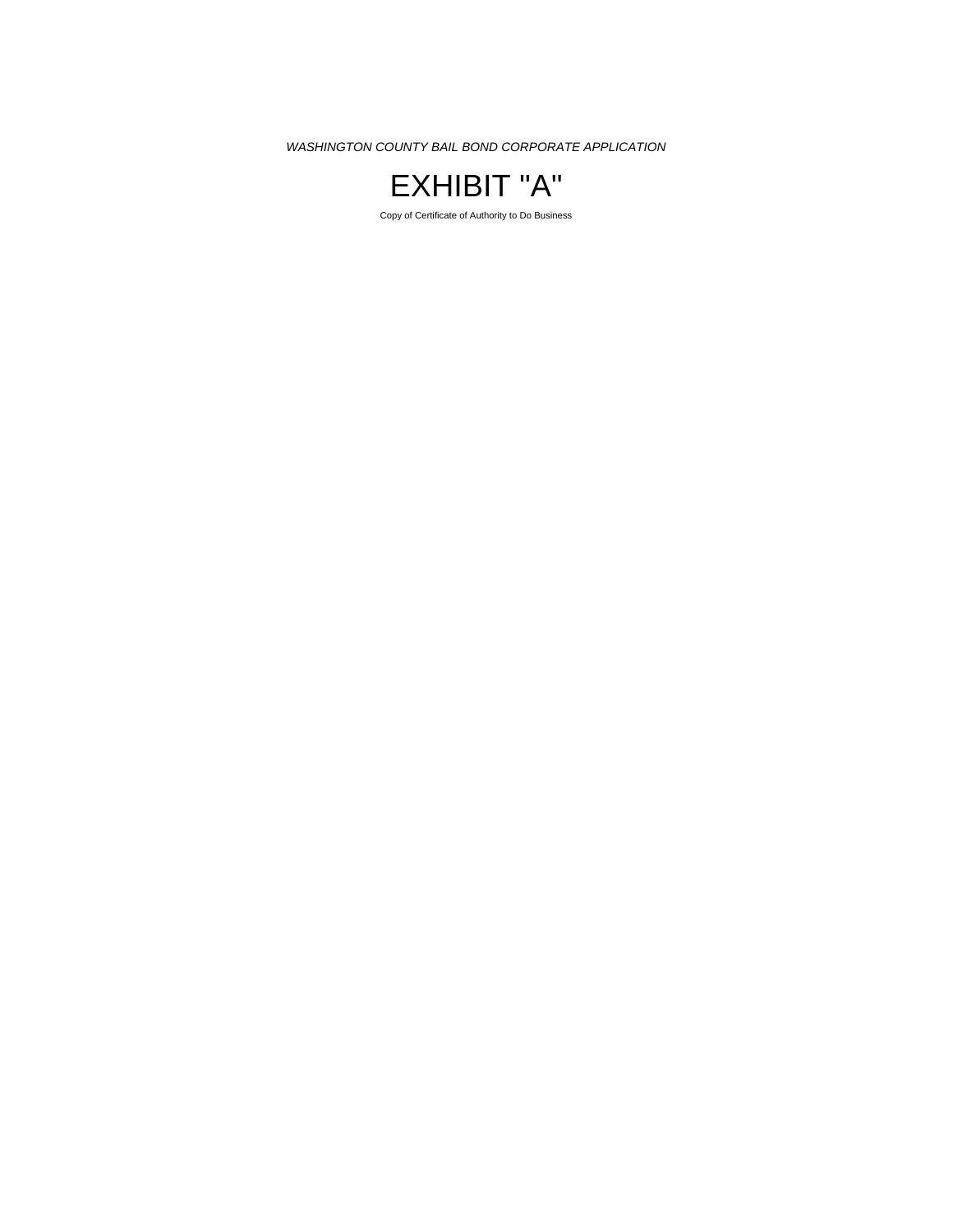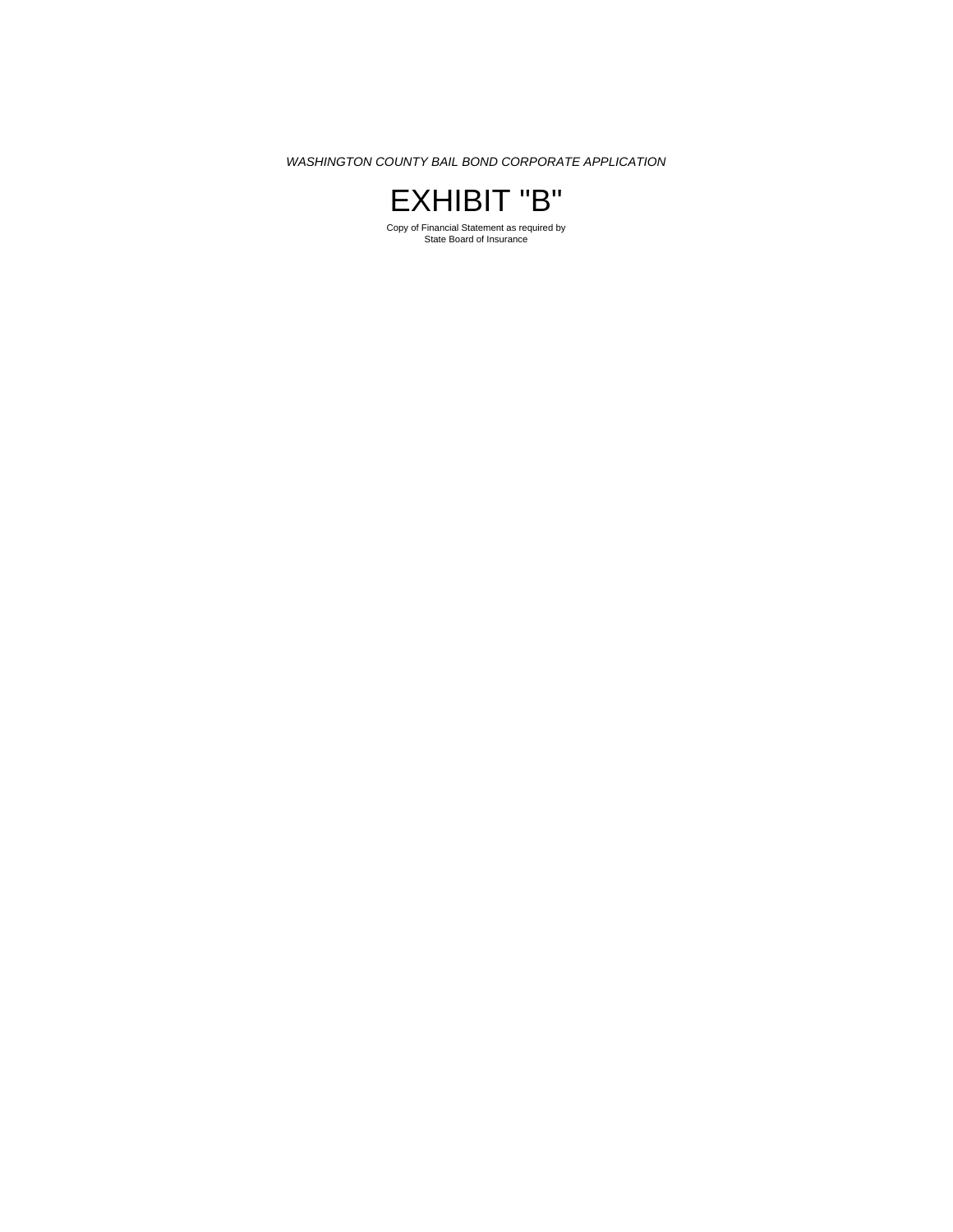## **EXHIBIT "C"**

Copy of Assumed Name Certificate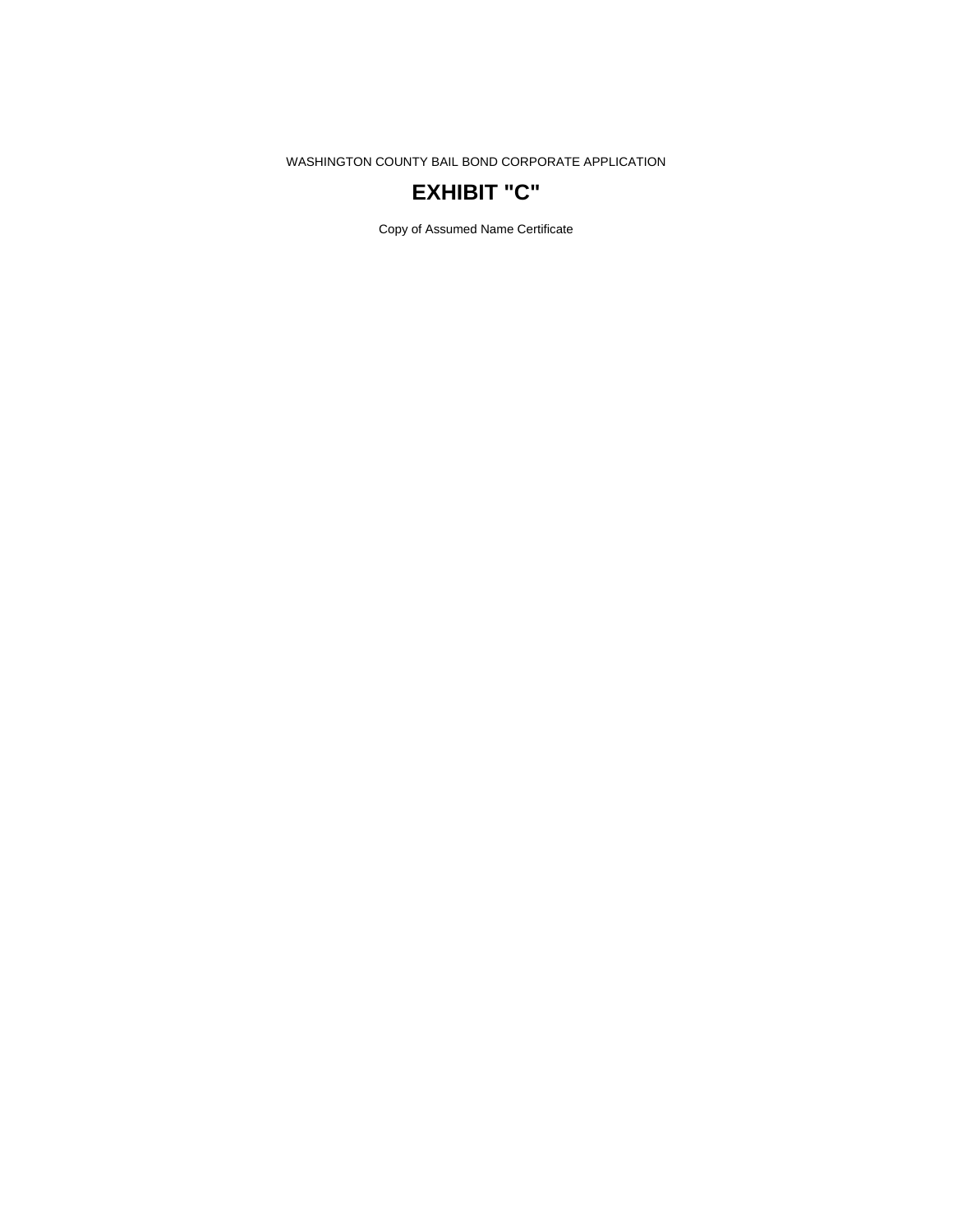### **EXHIBIT "D"**

#### ASSIGNMENT OF SECURITY FOR BAIL BOND COLLATERAL

TO: WASHINGTON COUNTY TREASURER

FROM: \_\_\_\_\_\_\_\_\_\_\_\_\_\_\_\_\_\_\_\_\_\_\_\_\_\_\_\_\_\_\_\_\_\_\_\_\_\_\_\_\_\_\_\_\_\_\_\_\_\_\_, BAIL BOND LICENSE HOLDER I, \_\_\_\_\_\_\_\_\_\_\_\_\_\_\_\_\_\_\_\_\_\_\_\_\_\_\_\_\_\_\_ (ASSIGNOR), hereby assign the SECURITY described below to the Treasurer of Washington County, Texas (ASSIGNEE). SECURITY: \_\_\_\_\_\_\_\_\_\_\_\_\_\_\_\_\_\_\_\_\_\_\_\_\_\_\_\_\_\_\_\_\_\_\_\_\_\_\_\_\_\_\_\_\_\_\_\_\_\_\_\_\_\_\_\_\_\_\_\_ (Attach Copy) FINANCIAL INSTITUTION: \_\_\_\_\_\_\_\_\_\_\_\_\_\_\_\_\_\_\_\_\_\_\_\_\_\_\_\_\_\_\_\_\_\_\_\_\_\_\_\_\_\_\_\_\_\_\_\_ PAYABLE TO: FACE AMOUNT:  $DATAED:$ MATURITY DATE:

 In order to obtain a Bail Bond License in Washington County, Texas and for the purpose of providing security for Bail Bonds written in Washington County, Texas, which may accrue or be authorized under the law, the ADDIGNOR, for and on behalf of the Bail Bond License Holder in the name of the owner specified, assigns to Washington County, Texas Treasurer and and all right, title, claim and interest of whatever nature of ASSIGNOR in and to the SECURITY described above. The interest or dividends should continue to be payable to the ASSIGNOR, and in this regard, SECURITY for the purpose of the Assignment shall mean the FACE AMOUNT (Principal) of the SECURITY (Principal) not the interest accruing on account of the SECURITY.

 ASSIGNOR agrees that this assignment carries with it the right to any insurance on the SECURITY that may exist now, or in the future, and includes the right of the Washington County Treasurer to negotiate, collect and withdraw at any time any part of the FACE AMOUNT of the SECURITY to be applied to unpaid Final Judgement(s) of any forfeitures of bail bonds written in Washington County, Texas. The right of the Washington County Treasurer to apply the SECURITY shall not be affected by a subsequent change in the trade name or business location of the person or entity on whose behalf this assignment is executed. The ASSIGNOR further agrees that the Washington County Treasurer may, in its own discretion and at any time, transfer all of part of the SECURITY into its own name to satisfy any unpaid Final Judgments(s), or portion thereof, of any forfeiture of bail bonds written in Washington County, Texas. The Washington County Treasurer is hereby appointed attorney-in-fact for the ASSIGNOR with full power and authority to execute any endorsements necessary to complete such a transfer and negotiation.

 ASSIGNOR understands and agrees that by this Assignment, all right, title and claim to interest in, use of and control over the disposition of the SECURITY is relinquished and that such SECURITY may be released only by the Washington County Treasurer's written direction.

 This document shall serve as notification by the ASSIGNOR to the FINANCIAL INSTITUTION of the terms of this Assignment and Assignor's intention and agreement to be bound by said terms.

This Assignment is made subject to the following terms:

- 1. WARRANTY. ASSIGNOR expressly warrants that it has good title to the property conveyed by this Assignment, and that the property is free from prior encumbrances of any nature or kind. ASSIGNOR further warrants that the property will remain free from encumbrances of any kind or nature.
- 2. EXISTING LIABILITIES. This Assignment is subject to no existing obligations.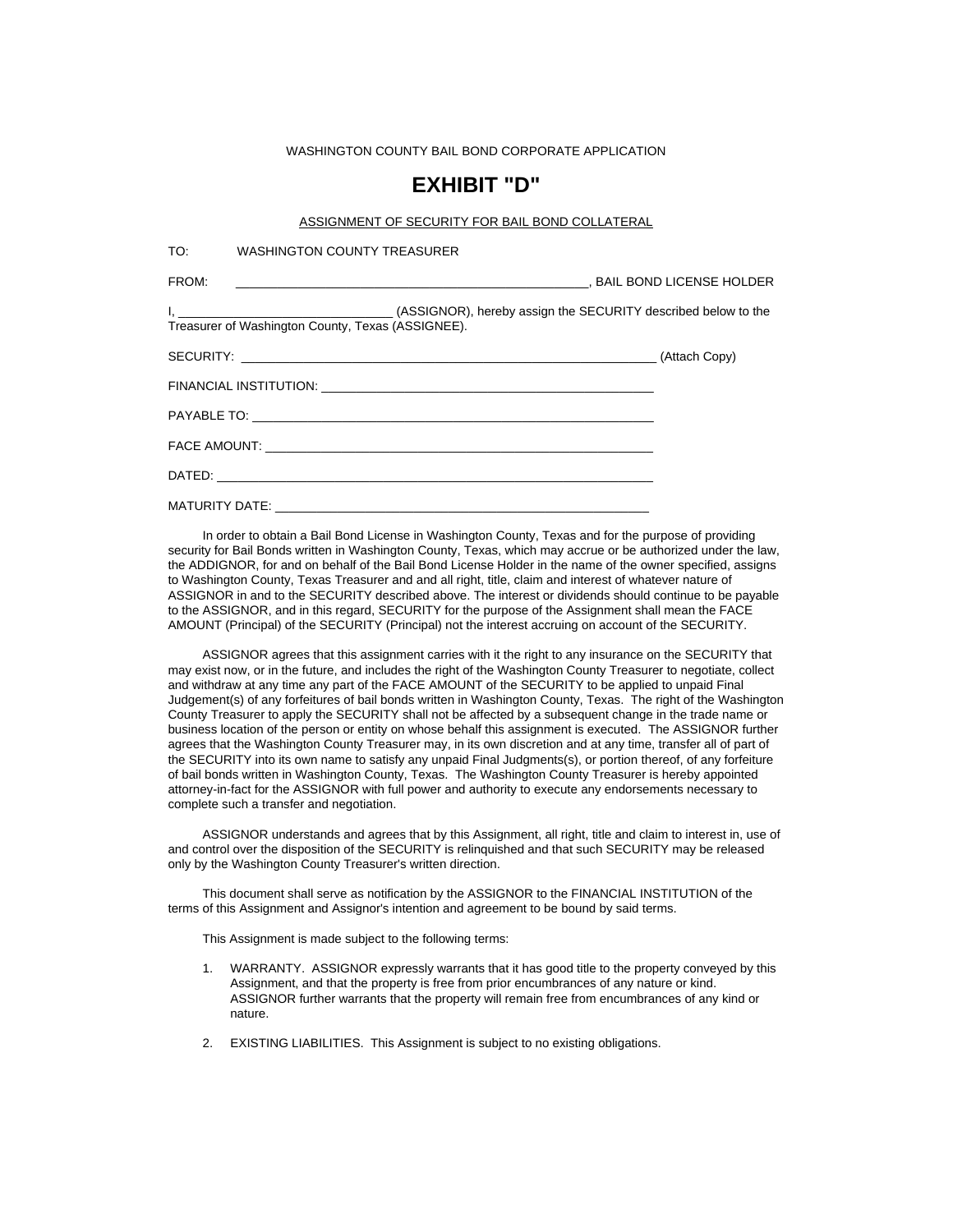3. BINDING EFFECT. This Assignment and all of its terms and conditions are binding on ASSIGNOR and all his/her/its officers, agents, principals, shareholders, successors, heirs, devisees, spouse, and assigns.

Agent/Affiant

Corporation Name

Date

SIGNED AND SWORN to before me on this the \_\_\_\_\_\_\_ day of \_\_\_\_\_\_\_\_\_\_\_\_\_\_\_\_\_\_\_\_\_\_\_, 20\_\_\_\_.

\_\_\_\_\_\_\_\_\_\_\_\_\_\_\_\_\_\_\_\_\_\_\_\_\_\_\_\_\_\_\_\_\_\_\_\_ NOTARY PUBLIC, STATE OF TEXAS

\_\_\_\_\_\_\_\_\_\_\_\_\_\_\_\_\_\_\_\_\_\_\_\_\_\_\_\_\_\_\_\_\_\_\_\_

\_\_\_\_\_\_\_\_\_\_\_\_\_\_\_\_\_\_\_\_\_\_\_\_\_\_\_\_\_\_\_\_\_\_\_\_

\_\_\_\_\_\_\_\_\_\_\_\_\_\_\_\_\_\_\_\_\_\_\_\_\_\_\_\_\_\_\_\_\_\_\_\_

FORM APPROVED BY BOARD ON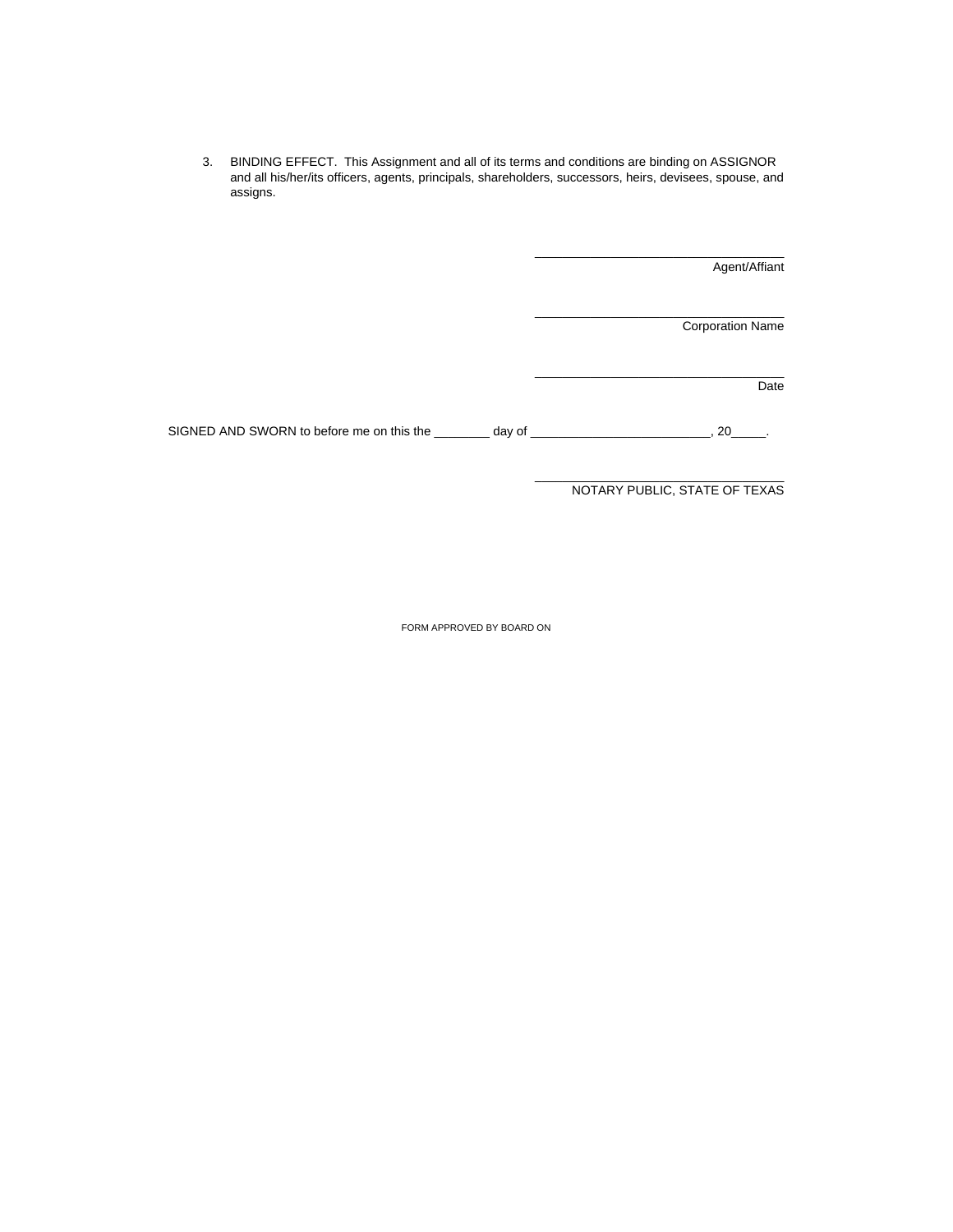#### **FINANCIAL INSTITUTION ACKNOWLEDGMENT**

#### STATE OF TEXAS COUNTY OF

 The FINANCIAL INSTITUTION acknowledges the assignment of the SECURITY described herein to the Washington County Treasurer. FINANCIAL INSTITUTION acknowledges the Washington County Treasurer has no interest or entitlement to any interest or dividends. FINANCIAL INSTITUTION certifies that it has recorded the assignment and has retained a copy. FINANCIAL INSTITUTION certifies that it does not have any knowledge of anyone else having any lien, encumbrance, right, hold, claim or obligation of the SECURITY. FINANCIAL INSTITUTION accepts the SECURITY with knowledge that it has been posted for and on behalf of the Bail Bond License Holder identified below and agrees to act as the sole agent for the purpose of holding this SECURITY for the Washington County Treasurer's exclusive use. FINANCIAL INSTITUTION agrees not to release, make payment, or otherwise divert or dispose of the SECURITY except in accordance with the written instructions of the Washington County Treasurer. It is understood that notice to or consent of the ASSIGNOR to disposition of the SECURITY by the Washington County Treasurer shall not be required. FINANCIAL INSTITUTION further agrees not to exercise any set of rights it may have with respect to the SECURITY, or to otherwise impede, hinder, delay, prevent, obstruct or interfere with the Washington County Treasurer's right to negotiate, redeem, collect and withdraw this SECURITY promptly.

| ATTEST:                      | <b>ASSIGNOR:</b> |
|------------------------------|------------------|
| <b>FINANCIAL INSTITUTION</b> |                  |
| BY:                          |                  |
|                              |                  |
|                              |                  |
|                              |                  |

APPROVED BY BOARD ON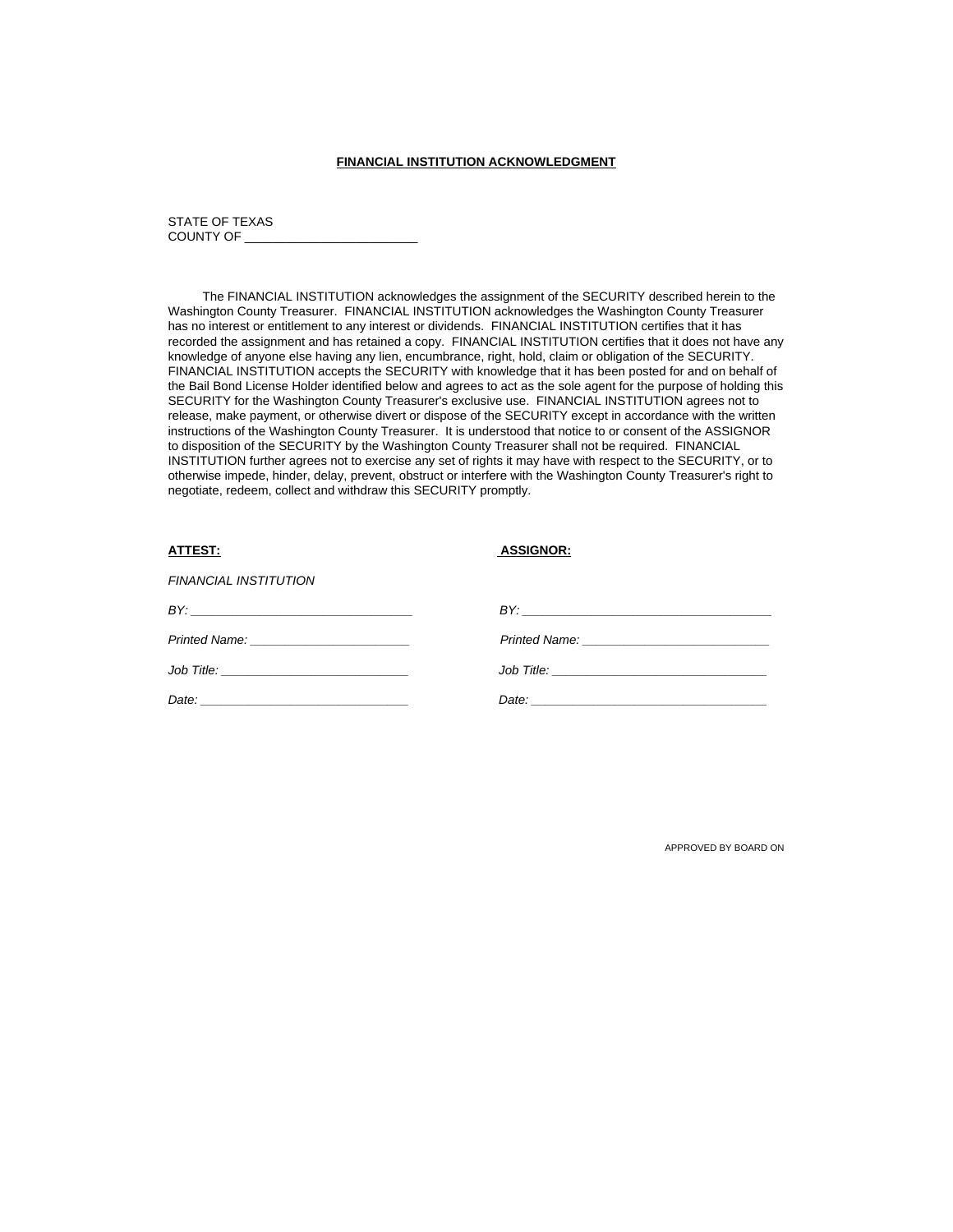## **EXHIBIT "E"**

Certified Copy of Power of Attorney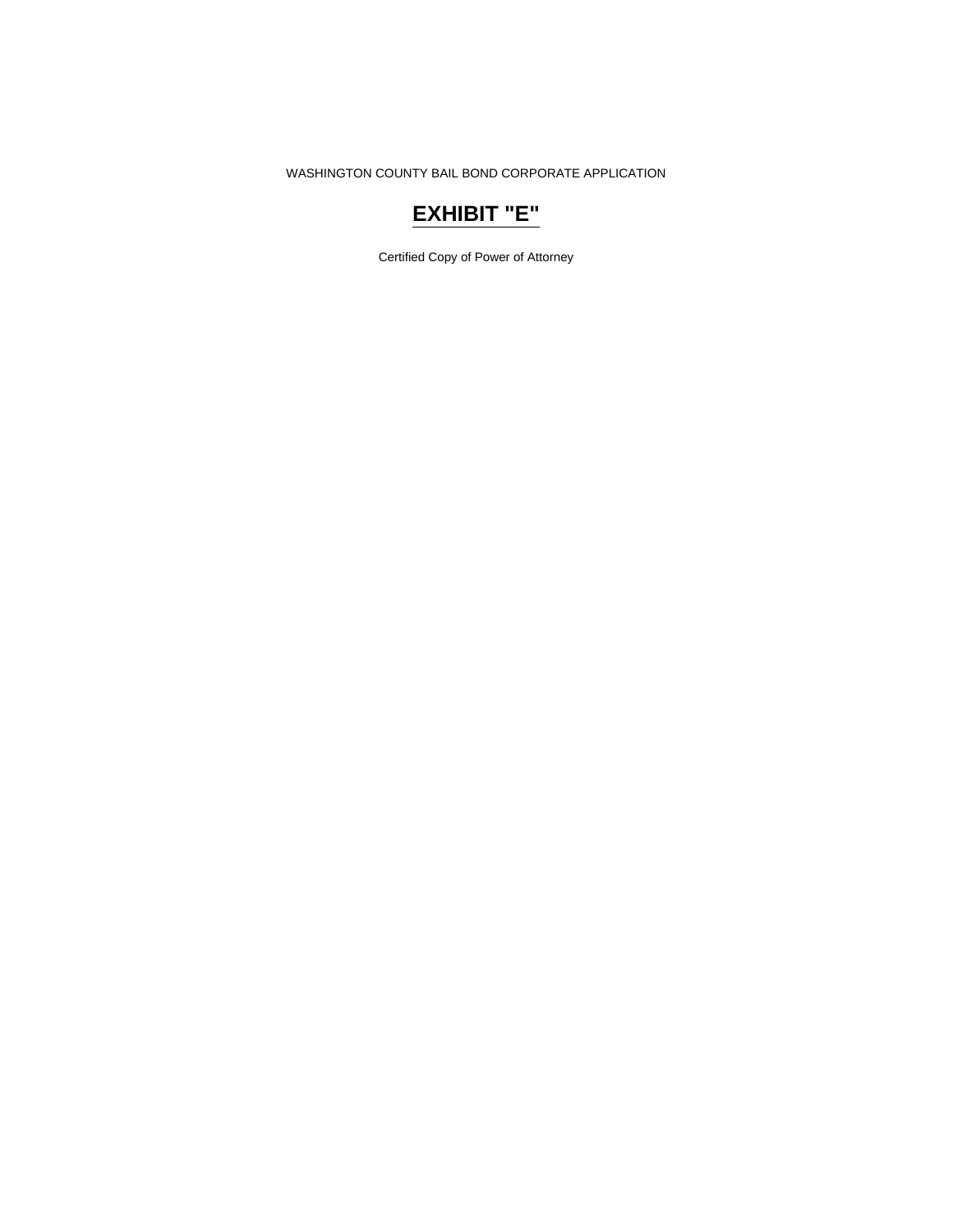## **EXHIBIT "F"**

### **APPLICANT'S STATEMENT REGARDING LICENSURE UNDER TEXAS OCCUPATIONS CODE CHAPTER 1704 IN ANOTHER COUNTY**

| STATE OF TEXAS<br>К<br><b>COUNTY OF WASHINGTON</b><br>К                                                                                                                                                                                  |                                                |
|------------------------------------------------------------------------------------------------------------------------------------------------------------------------------------------------------------------------------------------|------------------------------------------------|
| Before me, the undersigned authority in and for the State of Texas, on this day personally<br>Let us a limit of the following facts:                                                                                                     | who, after being duly sworn, deposes and said: |
| As of the date of this application said Corporation has been license under the Texas Occupations<br>Code Chapter 1704 in another county. The following is a list of each county in which the<br>Corporation holds or has held a license. |                                                |
| <b>COUNTY</b>                                                                                                                                                                                                                            | <b>DATE OF LICENSE</b>                         |
|                                                                                                                                                                                                                                          |                                                |
|                                                                                                                                                                                                                                          |                                                |
|                                                                                                                                                                                                                                          |                                                |
| I have read the above statement consisting of ________ page(s), which is based on my on my personal<br>knowledge, and it is true and correct.                                                                                            |                                                |
|                                                                                                                                                                                                                                          | Agent/Affiant                                  |
|                                                                                                                                                                                                                                          | <b>Corporation Name</b>                        |
|                                                                                                                                                                                                                                          | Date                                           |
| SIGNED AND SWORN to before me on this the ______ day of __________________________, 20_____                                                                                                                                              |                                                |
|                                                                                                                                                                                                                                          | Notary Public, State of Texas                  |

APPROVED BY BOARD ON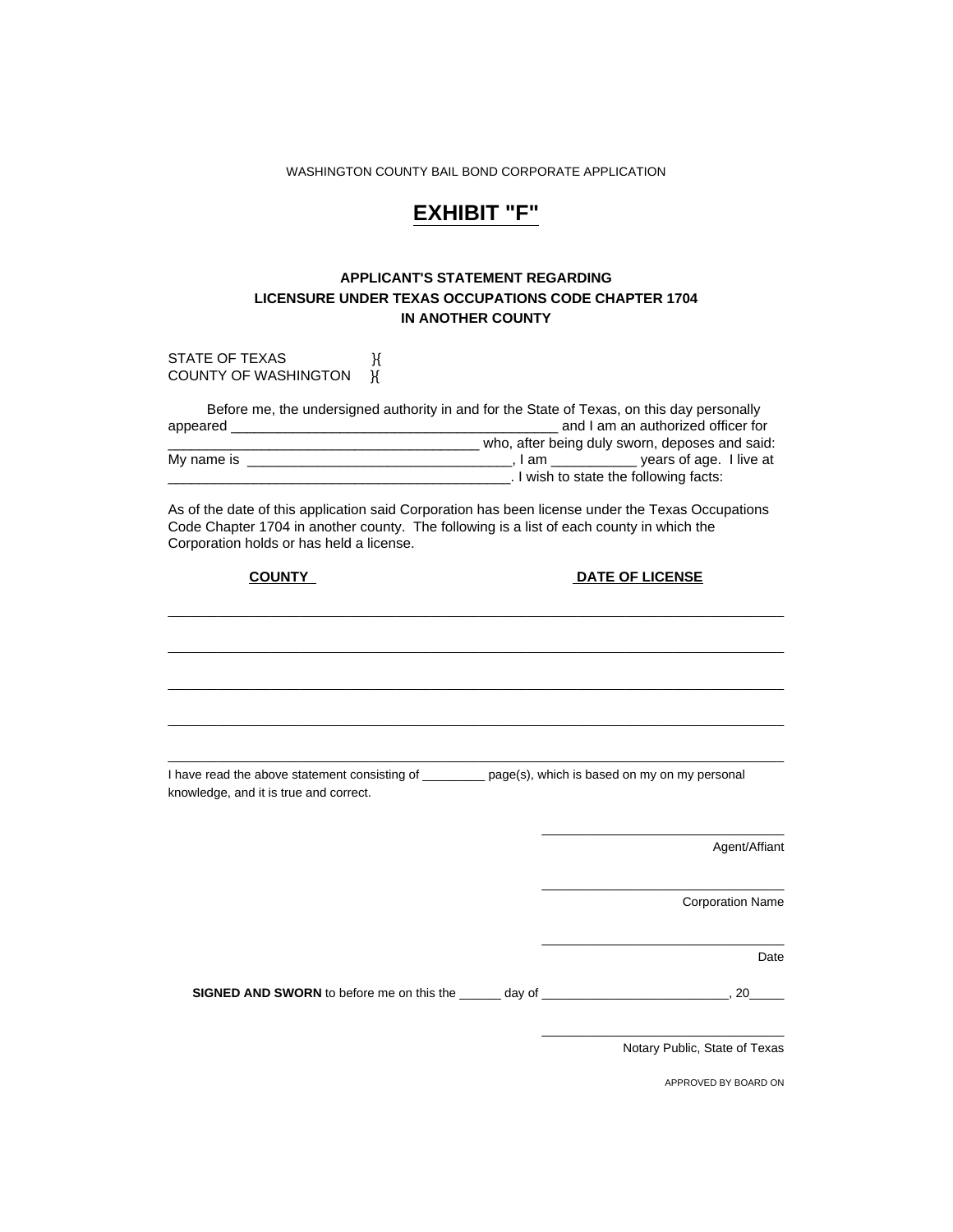## **EXHIBIT "G"**

#### **FINAL JUDGMENTS REGARDING BAIL BONDS**

STATE OF TEXAS  $\mathcal{H}$ COUNTY OF WASHINGTON **}{** 

BEFORE ME, the undersigned authority on this day appeared \_\_\_\_\_\_\_\_\_\_\_\_\_\_\_\_\_\_\_\_\_\_\_\_\_\_\_\_\_\_, an authorized officer of \_\_\_\_\_\_\_\_\_\_\_\_\_\_\_\_\_\_\_\_\_\_\_\_\_\_\_\_\_\_\_\_ of who being by me duly sworn on oath the above stated:

 $\_1$ . As of the date of this application the Corporation has no Final Judgments executed by it as surety or as an agent for a surety in any county that have been unpaid for more than thirty (30) days and that arose directly or indirectly from any bail bond.

#### **OR**

\_\_\_\_\_\_\_\_\_\_2. As of the date of this application the following judgment(s) that arose directly or indirectly from a bail bond executed by it as surety or as an agent for a surety remain unpaid for more than thirty (30) days after issuance.

| <b>COUNTY</b> | <b>COURT</b>                       | <b>CASE#</b> | <b>DEFENDANT'S NAME</b> | <b>JUDGMENT DATE</b>                                                                 | <b>LIABILITY</b>        |
|---------------|------------------------------------|--------------|-------------------------|--------------------------------------------------------------------------------------|-------------------------|
|               |                                    |              |                         |                                                                                      |                         |
|               |                                    |              |                         |                                                                                      |                         |
|               |                                    |              |                         |                                                                                      |                         |
|               |                                    |              |                         |                                                                                      |                         |
|               |                                    |              |                         |                                                                                      |                         |
|               |                                    |              |                         |                                                                                      |                         |
|               |                                    |              |                         | TOTAL NUMBER OF FINAL JUDGMENTS: _______ TOTAL AMOUNT OF LIABILITY: _____________    |                         |
|               | The applicant must check #1 OR #2. |              |                         |                                                                                      |                         |
|               |                                    |              |                         |                                                                                      |                         |
|               |                                    |              |                         |                                                                                      | Agent/Affiant           |
|               |                                    |              |                         |                                                                                      |                         |
|               |                                    |              |                         |                                                                                      | <b>Corporation Name</b> |
|               |                                    |              |                         |                                                                                      |                         |
|               |                                    |              |                         |                                                                                      | Date                    |
|               |                                    |              |                         | SIGNED AND SWORN to before me on this the _______ day of ____________________, 2012. |                         |

NOTARY PUBLIC, STATE OF TEXAS

\_\_\_\_\_\_\_\_\_\_\_\_\_\_\_\_\_\_\_\_\_\_\_\_\_\_\_\_\_\_\_\_\_\_\_\_\_\_\_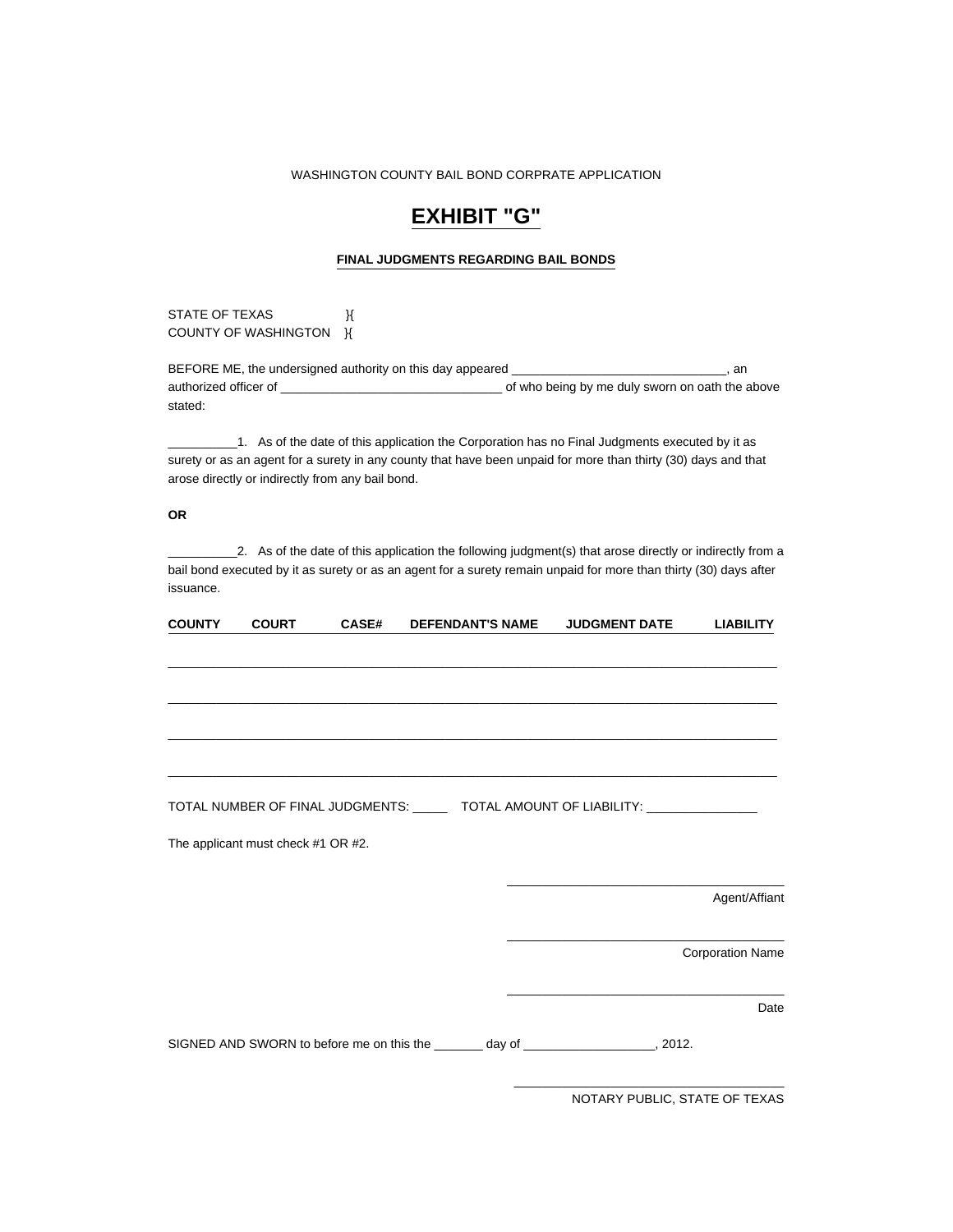### **EXHIBIT "H"**

#### **STATEMENT OF DENIAL, SUSPENSION OR REVOCATION**

STATE OF TEXAS **BEF** COUNTY OF WASHINGTON }{

BEFORE ME. the undersigned authority on this day personally appeared \_ an authorized officer of \_\_\_\_\_\_\_\_\_\_\_\_\_\_\_\_\_\_\_\_\_\_\_\_\_\_\_\_\_\_ of who being by me duly sworn on oath the above stated:

As of the date of this application the Corporation has been denied a bail bond surety license or had a license suspended or revoked as stated below.

| COUNTY DATE | <b>ACTION</b>                                                           | <b>REASON</b> |                         |
|-------------|-------------------------------------------------------------------------|---------------|-------------------------|
|             | (DENIAL, SUSPENSION OR REVOCATION)                                      |               |                         |
|             |                                                                         |               |                         |
|             |                                                                         |               |                         |
|             |                                                                         |               |                         |
|             |                                                                         |               |                         |
|             |                                                                         |               |                         |
|             |                                                                         |               |                         |
|             |                                                                         |               |                         |
|             |                                                                         |               | Agent/Affiant           |
|             |                                                                         |               |                         |
|             |                                                                         |               | <b>Corporation Name</b> |
|             |                                                                         |               |                         |
|             |                                                                         |               | Date                    |
|             | SIGNED AND SWORN to before me on this the _______ day of ______________ | . 20          |                         |

NOTARY PUBLIC,STATE OF TEXAS

\_\_\_\_\_\_\_\_\_\_\_\_\_\_\_\_\_\_\_\_\_\_\_\_\_\_\_\_\_\_\_\_\_\_\_\_\_\_\_\_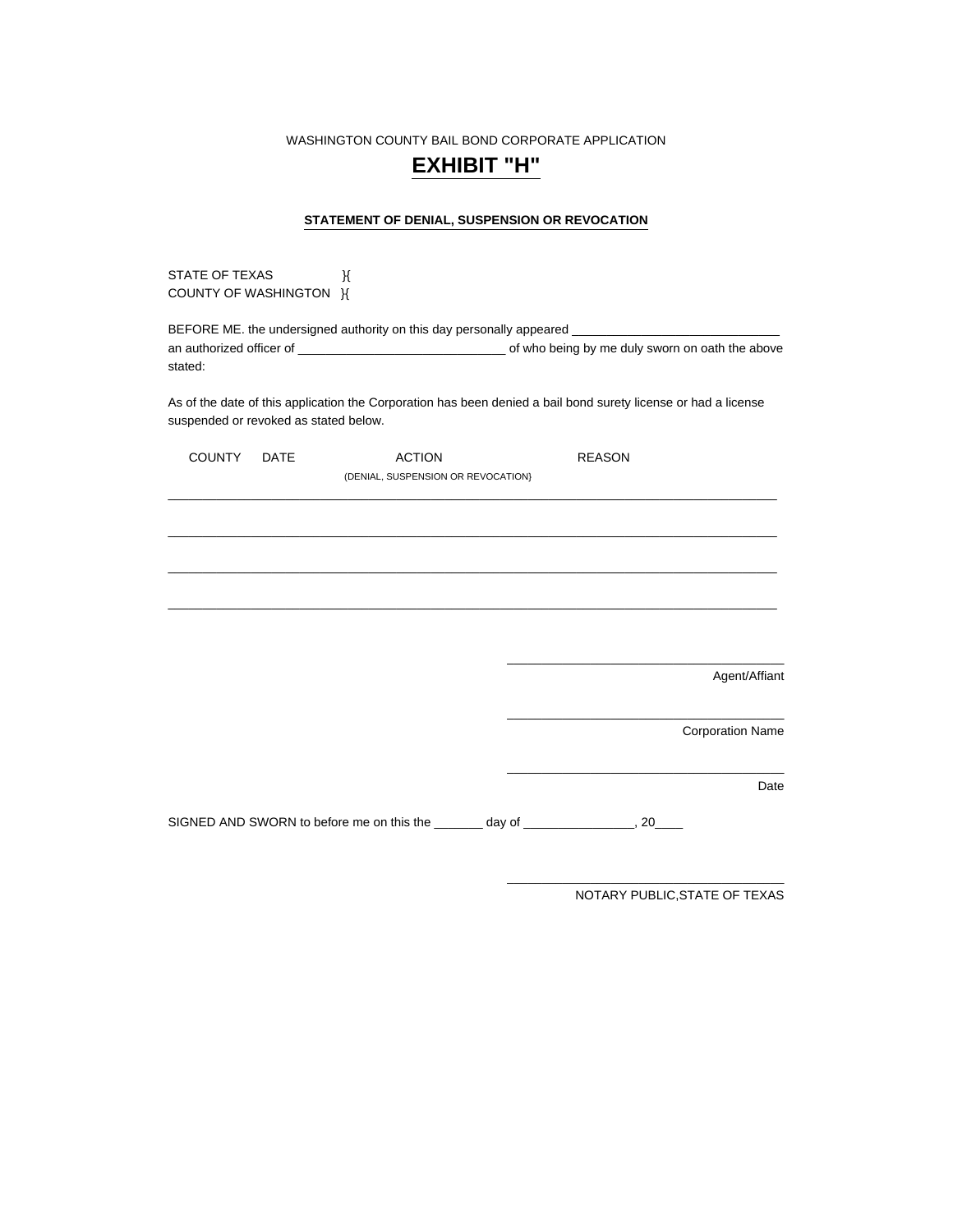## **EXHIBIT "I"**

Photograph of Agent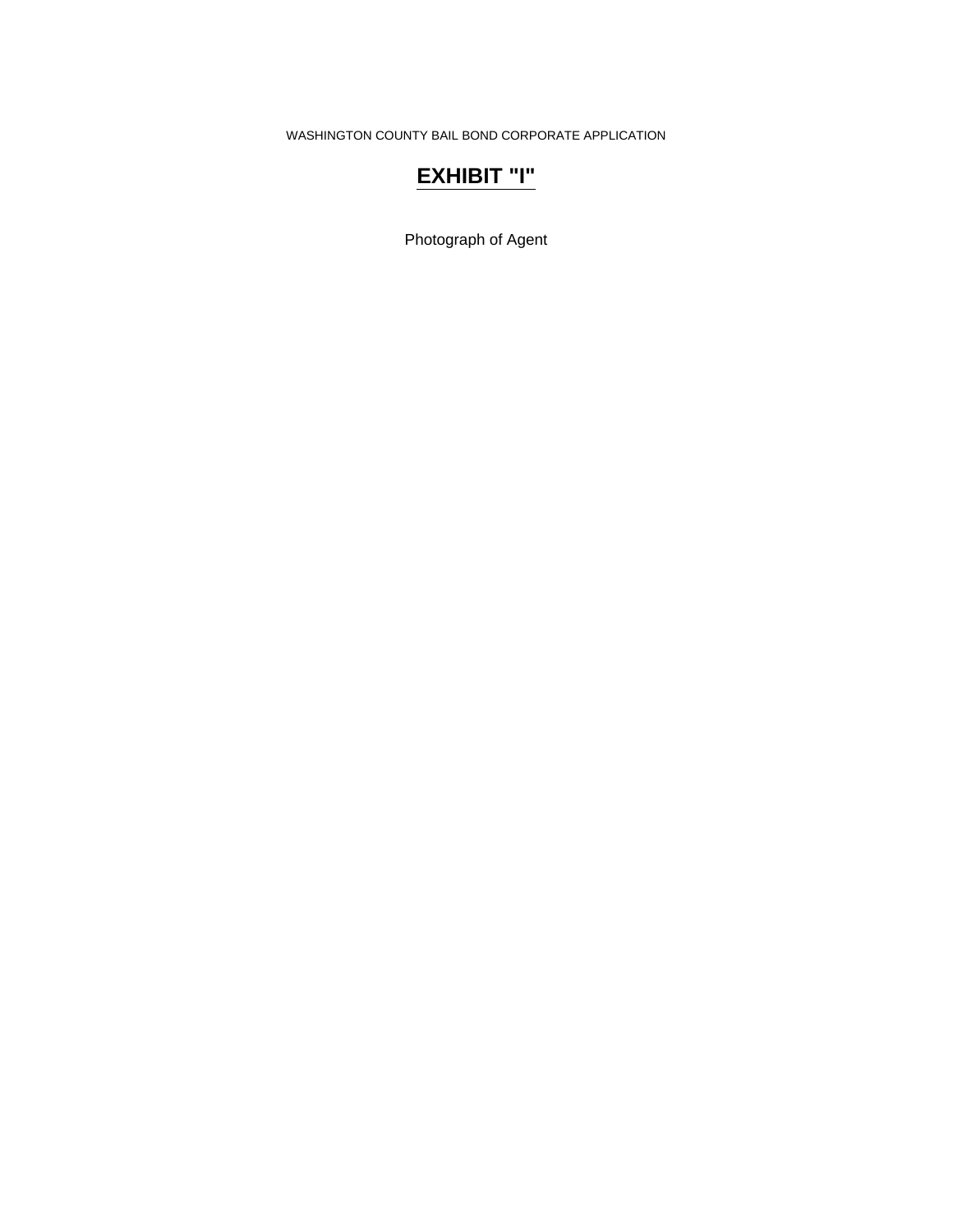**Fingerprints of Agent** 

# **EXHIBIT "J"**

WASHINGTON COUNTY BAIL BOND CORPORATE APPLICATION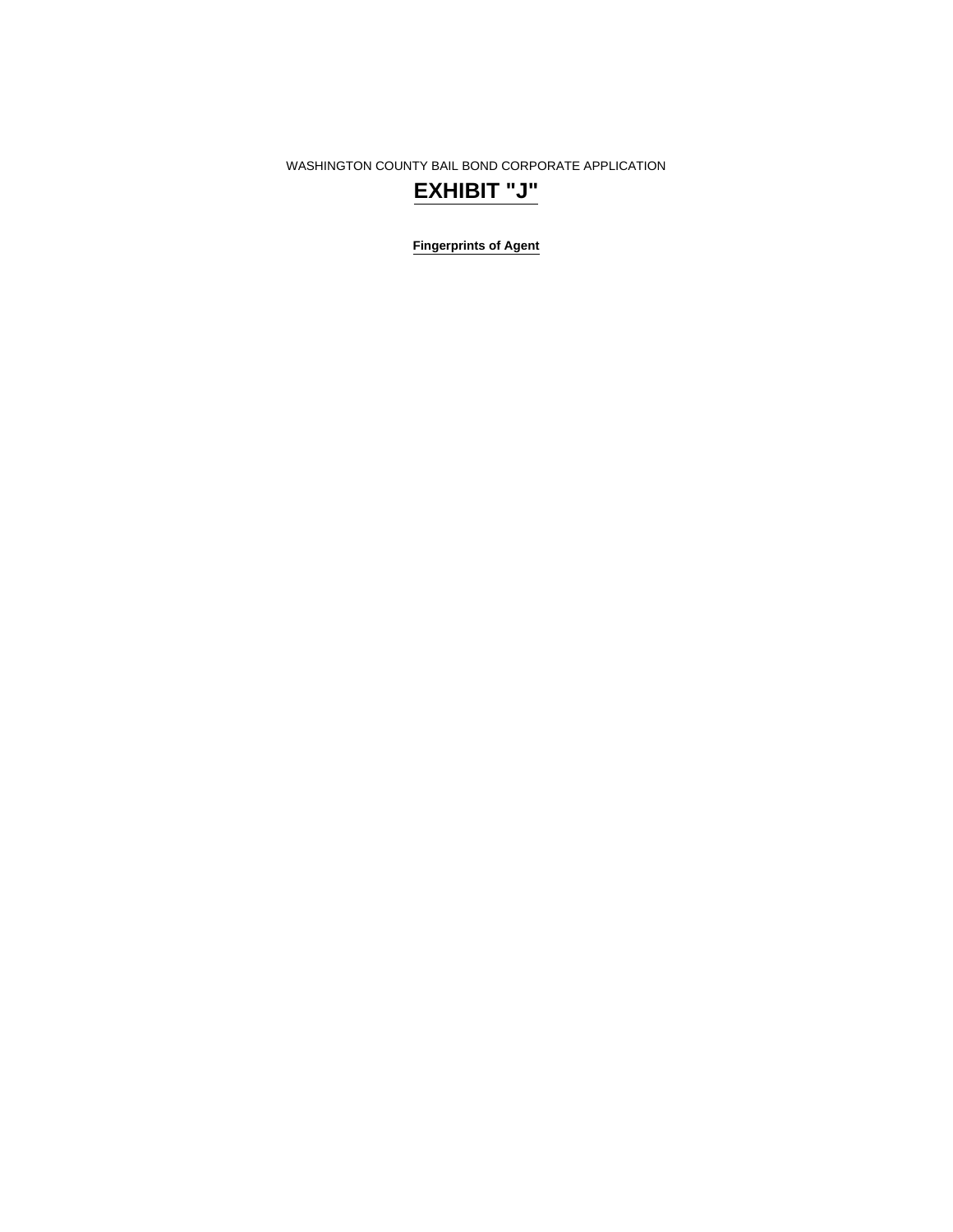### **EXHIBIT "K"**

#### **APPLICANT'S STATEMENT OF PRIOR EMPLOYMENT**

| STATE OF TEXAS         |  |
|------------------------|--|
| COUNTY OF WASHINGTON H |  |

 Before me, the undersigned authority in and for the State of Texas, on this day personally appeared \_\_\_\_\_\_\_\_\_\_\_\_\_\_\_\_\_\_\_\_\_\_\_\_\_\_\_\_\_\_\_\_\_\_\_ who, after being duly sworn, deposes and said: My name is \_\_\_\_, I am \_\_\_\_\_\_\_\_\_\_\_ years of age. I live at \_\_\_ \_\_\_\_\_\_\_\_\_\_\_\_\_\_\_\_\_\_\_\_\_\_\_\_\_\_\_\_\_\_\_\_\_\_\_. I wish to state the following facts:

In the two years preceding the date of this application, I  **have been continuously employed by a person licensed under Chapter 1704 of the Texas Occupations Code for at least one (1) year and for not less than thirty (30) hours per week, excluding annual leave, and have performed duties that encompass all phases of the bonding business.** 

 **The date of my continuous employment by a person licensed under Chapter 1704 of the Texas**  Occupations Code is from \_\_\_\_\_\_/\_\_\_\_\_\_\_/\_\_\_\_\_\_\_ to \_\_\_\_\_\_\_\_/\_\_\_\_\_\_\_\_\_/\_\_\_\_\_\_\_\_.

 **The name, address, and telephone number of the company licensed under Chapter 1704 of the Texas Occupations Code for the time period stated above is:** 

Name of Company:

 **Address of Company: \_\_\_\_\_\_\_\_\_\_\_\_\_\_\_\_\_\_\_\_\_\_\_\_\_\_\_\_\_\_\_\_\_\_\_\_\_\_** 

 **Telephone number of Company: \_\_\_\_\_\_\_\_\_\_\_\_\_\_\_\_\_\_\_\_\_\_\_\_\_\_\_\_\_\_\_\_\_\_\_\_\_\_** 

\_\_\_\_\_\_\_\_\_\_\_\_\_\_\_\_\_\_\_\_\_\_\_\_\_\_\_\_\_\_\_\_\_\_\_\_\_

\_\_\_\_\_\_\_\_\_\_\_\_\_\_\_\_\_\_\_\_\_\_\_\_\_\_\_\_\_\_\_\_\_\_\_\_\_

\_\_\_\_\_\_\_\_\_\_\_\_\_\_\_\_\_\_\_\_\_\_\_\_\_\_\_\_\_\_\_\_\_\_\_\_\_

\_\_\_\_\_\_\_\_\_\_\_\_\_\_\_\_\_\_\_\_\_\_\_\_\_\_\_\_\_\_\_\_\_\_\_\_\_

I have read the above statement consisting of \_\_\_\_\_\_\_\_ page(s), which is based on my personal knowledge, and is true and correct.

Agent/Affiant

Corporation Name

Date

SIGNED AND SWORN to before me on this \_\_\_\_\_\_\_\_ day of \_\_\_\_\_\_\_\_\_\_\_\_\_\_\_\_\_\_\_\_\_\_\_\_, 20\_\_\_\_

NOTARY PUBLIC/STATE OF TEXAS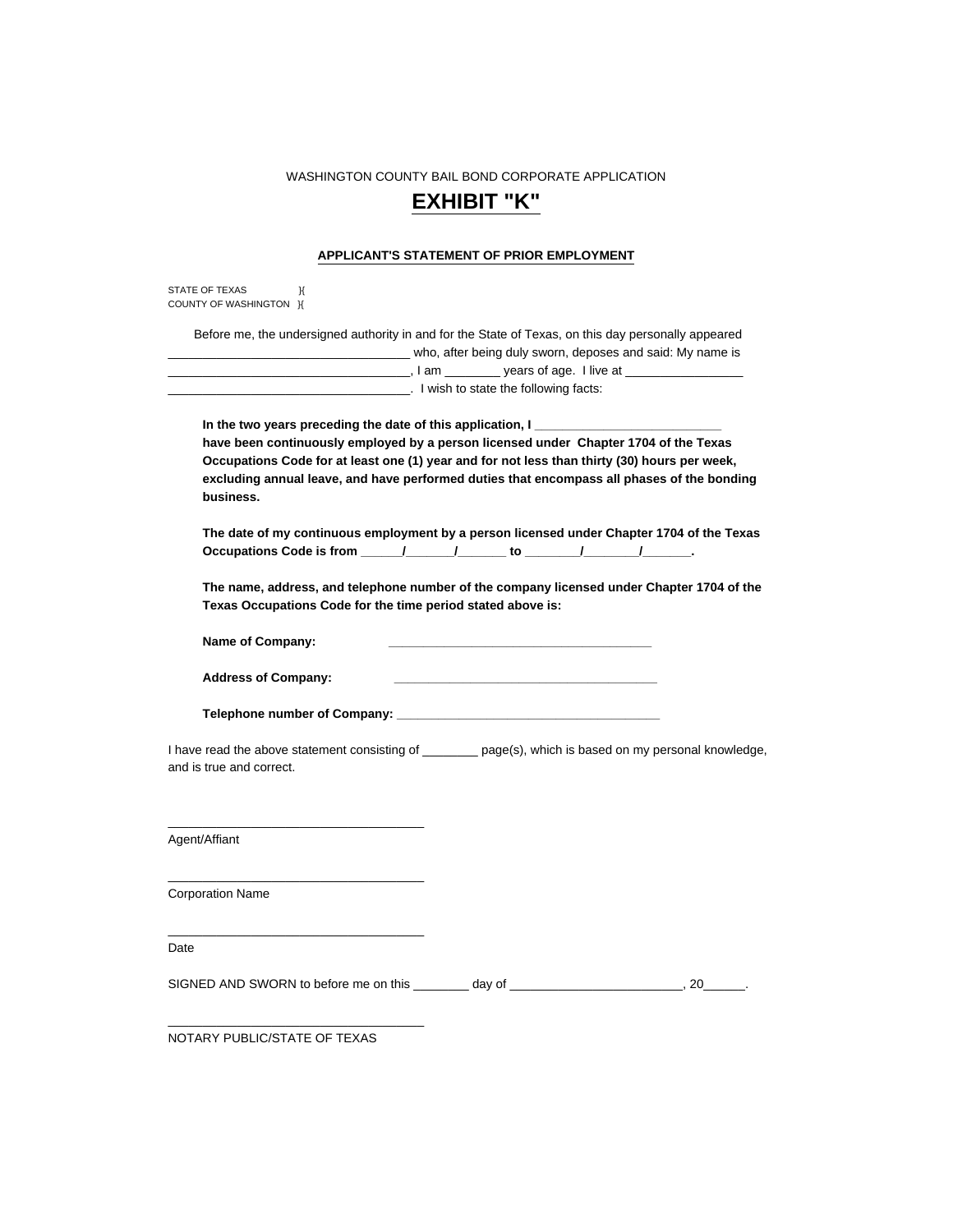### **EXHIBIT "L"**

#### **APPLICANT'S STATEMENT OF CONTINUING LEGAL EDUCATION**

STATE OF TEXAS BY COUNTY OF WASHINGTON }{

 Before me, the undersigned authority in and for the State of Texas personally appeared who, after being duly sworn, deposes and said: My name is \_\_\_\_\_\_\_\_\_\_\_\_\_\_\_\_\_\_\_\_\_\_\_\_\_\_\_\_\_\_\_\_\_, I am \_\_\_\_\_\_\_\_\_\_\_ years of age, I live at \_\_ \_\_\_\_\_\_\_\_\_\_\_\_\_\_\_\_\_\_\_\_\_\_\_\_\_\_\_\_\_\_\_\_\_\_\_. I wish to state the following facts:

I**, \_\_\_\_\_\_\_\_\_\_\_\_\_\_\_\_\_\_\_\_\_\_\_\_\_\_\_\_\_\_\_\_\_, have completed, in person, at least eight (8) hours of continuing education in criminal law courses or bail bond courses that are approved by the State Bar of Texas and that are offered by an accredited institution of higher learning in the state.** 

**Specifically, I have completed the following course:** 

Name of Course:

**Total Hours of Course:** 

| <b>Date Course Completed:</b> |  |
|-------------------------------|--|
|-------------------------------|--|

**Finally, attached hereto is a copy of the certification of completion of the above course.** 

I have read the above statement consisting of \_\_\_\_\_\_\_\_\_\_\_\_\_ page(s), which is based on my personal knowledge, as is true and correct.

Agent/Affiant

Corporation Name

Date

SIGNED AND SWORN to before me on this \_\_\_\_\_\_\_\_ day of \_\_\_\_\_\_\_\_\_\_\_\_\_\_\_\_\_\_\_\_, 20\_\_\_

\_\_\_\_\_\_\_\_\_\_\_\_\_\_\_\_\_\_\_\_\_\_\_\_\_\_\_\_\_\_\_\_\_\_ NOTARY PUBLIC, STATE OF TEXAS

\_\_\_\_\_\_\_\_\_\_\_\_\_\_\_\_\_\_\_\_\_\_\_\_\_\_\_\_\_\_\_\_\_\_

\_\_\_\_\_\_\_\_\_\_\_\_\_\_\_\_\_\_\_\_\_\_\_\_\_\_\_\_\_\_\_\_\_\_

\_\_\_\_\_\_\_\_\_\_\_\_\_\_\_\_\_\_\_\_\_\_\_\_\_\_\_\_\_\_\_\_\_\_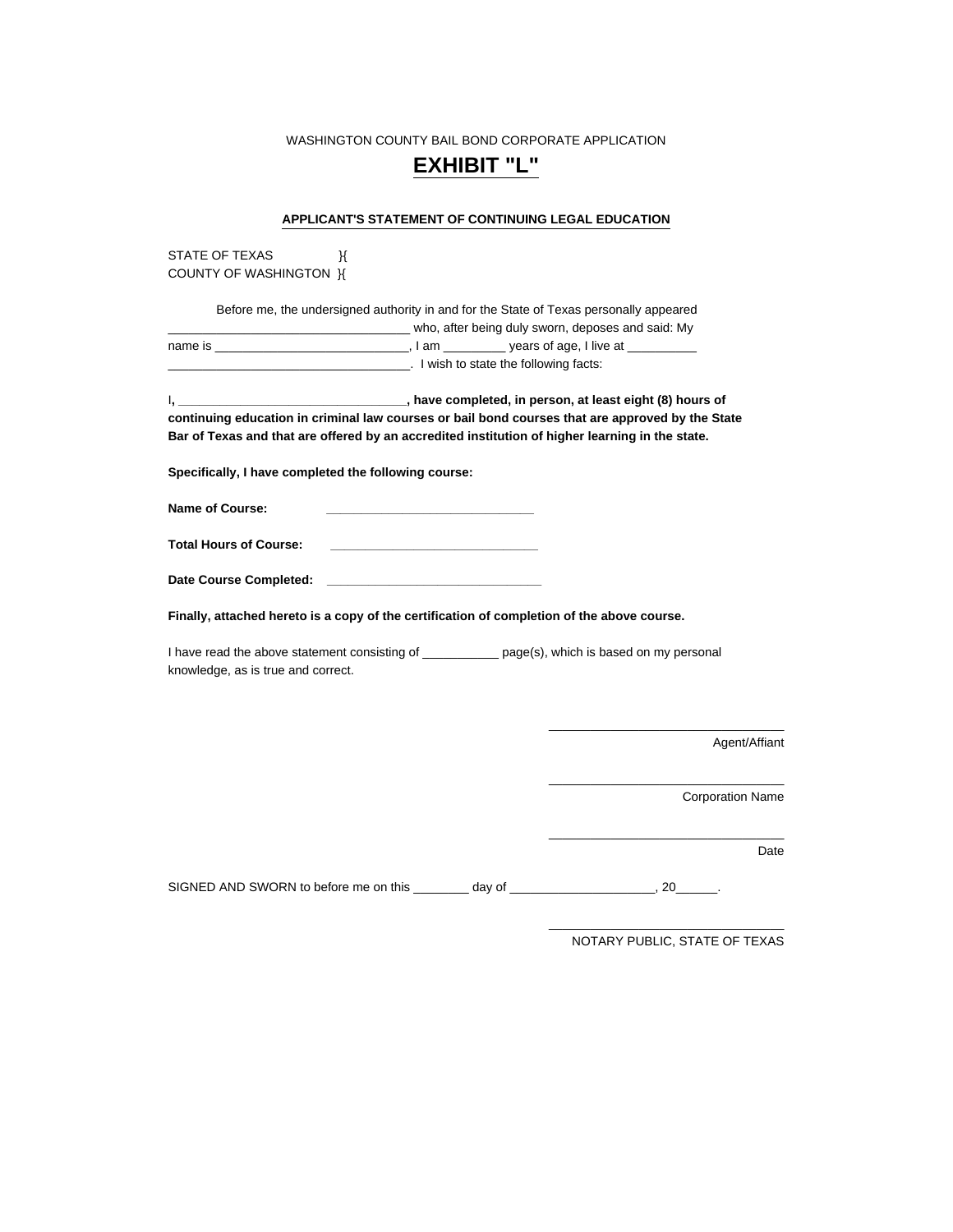## **EXHIBIT "M"**

### **LETTER OF REFERENCE**

| To Washington County Bail Bond Board Members:                                                                                                                                                                                                                                                                                                            |  |             |          |
|----------------------------------------------------------------------------------------------------------------------------------------------------------------------------------------------------------------------------------------------------------------------------------------------------------------------------------------------------------|--|-------------|----------|
| STATE OF TEXAS<br>Ж<br>COUNTY OF WASHINGTON K                                                                                                                                                                                                                                                                                                            |  |             |          |
| Before me, the undersigned authority in and for the State of Texas, on this day personally appeared                                                                                                                                                                                                                                                      |  |             |          |
| who, after being duly sworn, deposes and said: My name, who have been stated by the sworn, deposes and said: My name<br><b>Example 2.1</b> I wish to state the following facts:                                                                                                                                                                          |  |             |          |
|                                                                                                                                                                                                                                                                                                                                                          |  |             |          |
| (reference)<br>for at least three (3) years. During this time, I have known ___________________                                                                                                                                                                                                                                                          |  | (applicant) |          |
| as having a reputation of honesty, truthfulness, fair dealing, and competency.                                                                                                                                                                                                                                                                           |  | (applicant) |          |
|                                                                                                                                                                                                                                                                                                                                                          |  |             |          |
| (reference)                                                                                                                                                                                                                                                                                                                                              |  |             |          |
| (applicant)                                                                                                                                                                                                                                                                                                                                              |  |             |          |
| <b>Reference's Printed Name</b>                                                                                                                                                                                                                                                                                                                          |  |             |          |
| Relationship to Applicant                                                                                                                                                                                                                                                                                                                                |  |             |          |
| <b>Reference's Printed Address</b><br>City                                                                                                                                                                                                                                                                                                               |  | State       | Zip Code |
|                                                                                                                                                                                                                                                                                                                                                          |  |             |          |
| $\frac{1}{2}$ , $\frac{1}{2}$ , $\frac{1}{2}$ , $\frac{1}{2}$ , $\frac{1}{2}$ , $\frac{1}{2}$ , $\frac{1}{2}$ , $\frac{1}{2}$ , $\frac{1}{2}$ , $\frac{1}{2}$ , $\frac{1}{2}$ , $\frac{1}{2}$ , $\frac{1}{2}$ , $\frac{1}{2}$ , $\frac{1}{2}$ , $\frac{1}{2}$ , $\frac{1}{2}$ , $\frac{1}{2}$ , $\frac{1$<br>Reference's Telephone Number with Area Code |  |             |          |
| Reference's Signature                                                                                                                                                                                                                                                                                                                                    |  |             |          |
| I have read the above statement consisting of _______ page(s), , which is based on my personal knowledge,<br>and it is true and correct.                                                                                                                                                                                                                 |  |             |          |
| Reference's Signature                                                                                                                                                                                                                                                                                                                                    |  |             |          |
| SIGNED AND SWORN to before me on this ________ day of ___________________________, 20______.                                                                                                                                                                                                                                                             |  |             |          |

Notary Public/State of Texas

\_\_\_\_\_\_\_\_\_\_\_\_\_\_\_\_\_\_\_\_\_\_\_\_\_\_\_\_\_\_\_\_\_\_\_\_\_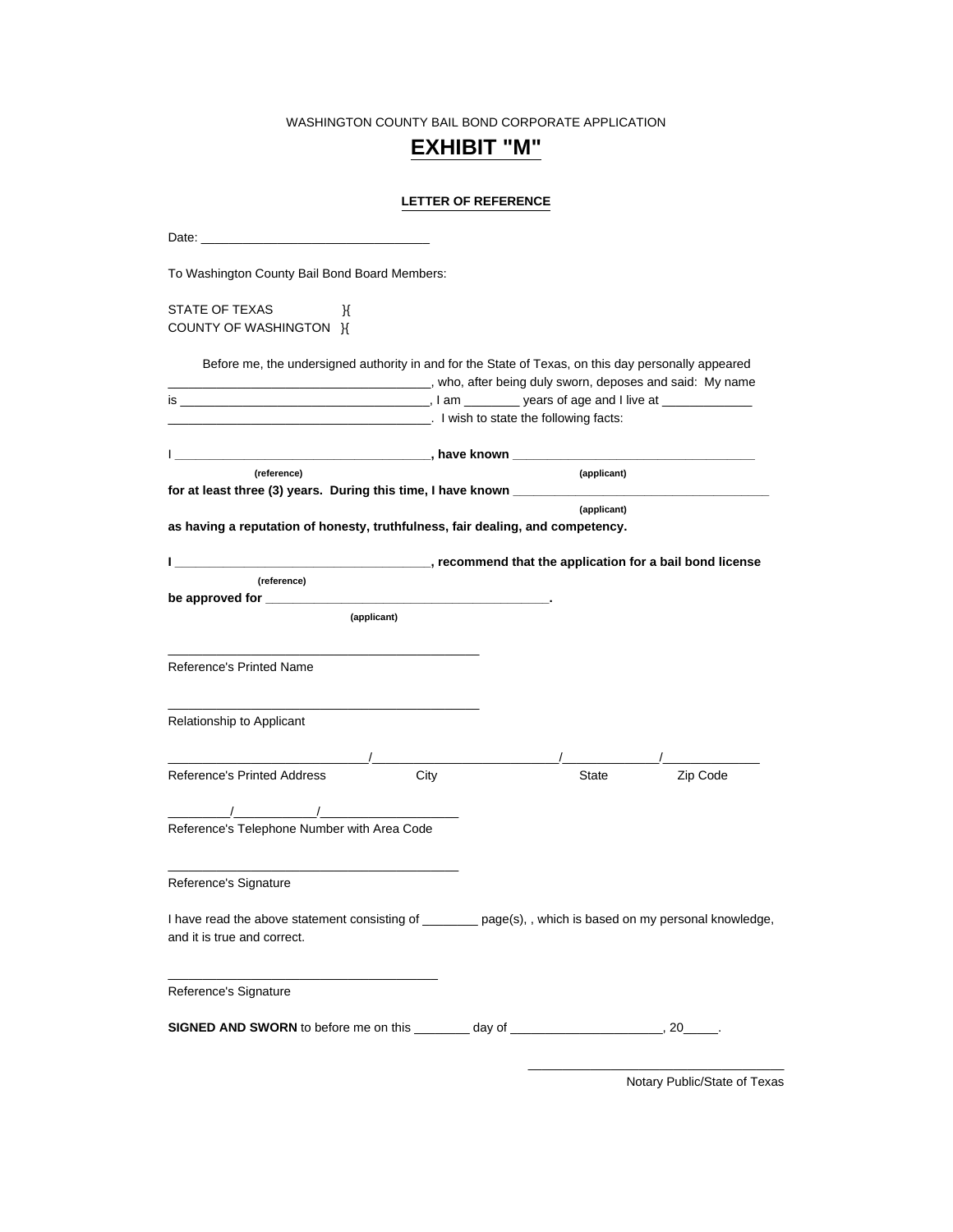## **EXHIBIT "N"**

#### **AGENT'S STATEMENT REGARDING LICENSURE UNDER TEXAS OCCUPATIONS CODE CHAPTER 1704 IN ANOTHER COUNTY**

STATE OF TEXAS  $\mathcal{H}$ COUNTY OF WASHINGTON **K** 

 Before me. the undersigned authority in and for the State of texas, on this day personally appeared \_\_\_\_\_\_\_\_ who, being duly sworn, deposes and said: My Name is \_\_\_\_\_\_\_\_\_\_\_\_\_\_\_\_\_\_\_\_\_\_\_\_\_\_\_\_\_\_\_\_\_, I am \_\_\_\_\_\_ years of age and I live at \_\_\_\_\_\_\_\_\_\_\_\_\_\_\_\_\_\_\_ \_\_\_\_\_\_\_\_\_\_\_\_\_\_\_\_\_\_\_\_\_\_\_\_\_\_\_\_\_\_\_\_\_\_\_\_\_\_\_\_\_\_\_\_\_\_\_\_\_\_\_\_\_\_. I wish to state the following facts:

As of the date of this application I am or have been licensed under the Texas Occupations Code Chapter 1704 in another county. The following is a list of each county in which I hold or have held a license.

| <b>COUNTY</b> | DATE OF LICENSE |
|---------------|-----------------|
|               |                 |
|               |                 |
|               |                 |
|               |                 |
|               |                 |

I have read the above statement consisting of \_\_\_\_\_\_\_ page(s), which is based on my personal knowledge, and it is true and correct.

Agent/Affiant

Corporation Name

Date

SIGNED AND SWORN to before me on this \_\_\_\_\_\_\_ day of \_\_\_\_\_\_\_\_\_\_\_\_\_\_\_\_\_\_\_\_\_\_\_\_, 20\_\_\_\_\_\_.

NOTARY PUBLIC/STATE OF TEXAS

\_\_\_\_\_\_\_\_\_\_\_\_\_\_\_\_\_\_\_\_\_\_\_\_\_\_\_\_\_\_\_\_\_\_\_\_

\_\_\_\_\_\_\_\_\_\_\_\_\_\_\_\_\_\_\_\_\_\_\_\_\_\_\_\_\_\_\_\_\_\_\_\_

\_\_\_\_\_\_\_\_\_\_\_\_\_\_\_\_\_\_\_\_\_\_\_\_\_\_\_\_\_\_\_\_\_\_\_\_

\_\_\_\_\_\_\_\_\_\_\_\_\_\_\_\_\_\_\_\_\_\_\_\_\_\_\_\_\_\_\_\_\_\_\_\_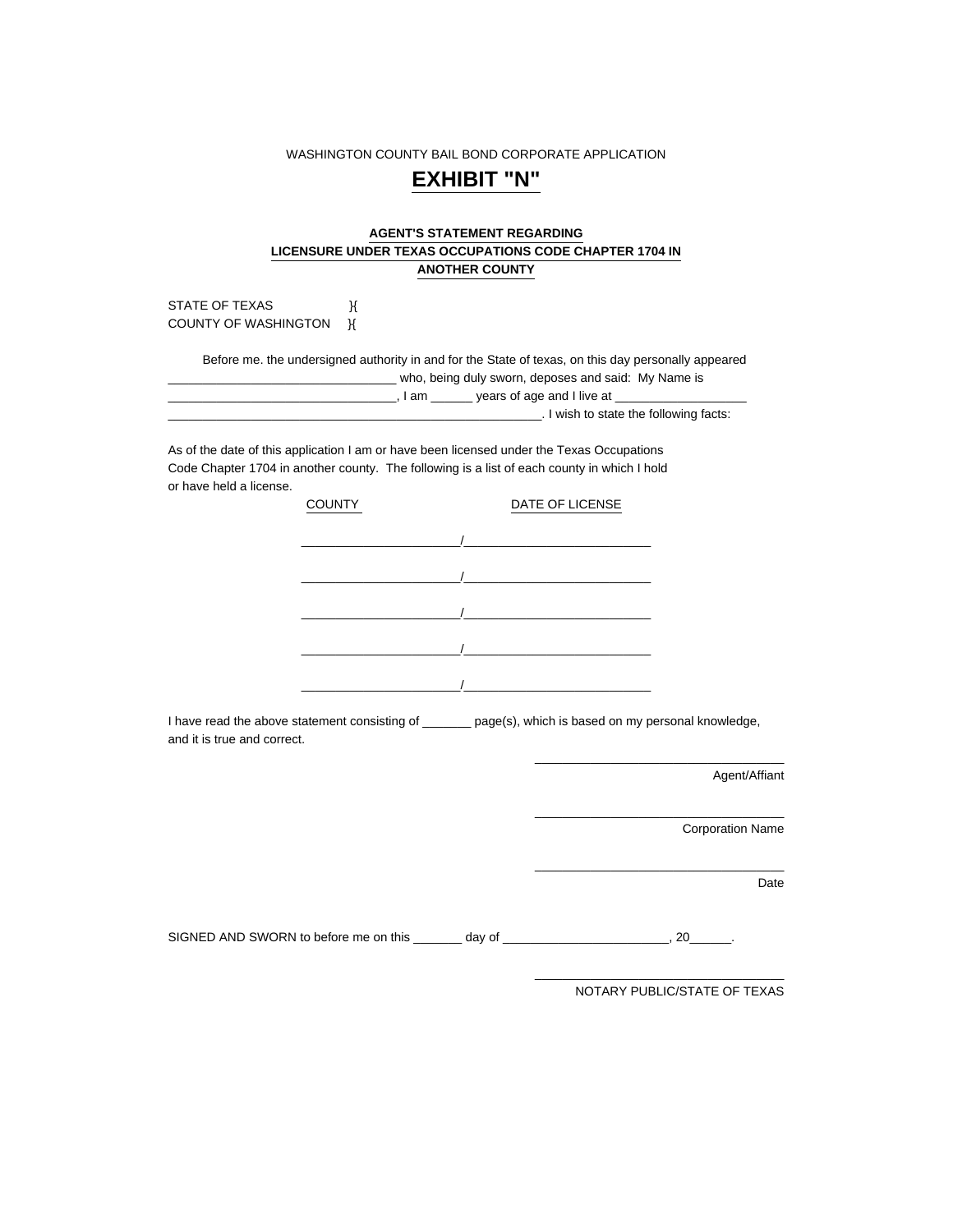### **EXHIBIT "O"**

#### **AGENT'S FINAL JUDGMENTS REGARDING BAIL BONDS**

STATE OF TEXAS } COUNTY OF TEXAS }{

BEFORE ME, the undersigned authority on this day personally appeared \_ who being by me duly sworn on oath the above stated: **(The applicant must check #1 OR #2)** 

\_\_\_\_\_\_\_\_\_\_1. As of the date of this application I have no final judgments executed by me as a surety or as an agent for a surety in any county that have been unpaid for more than thirty (30) days and arose directly or indirectly from any bail bond.

OR

\_\_\_\_\_\_\_\_\_\_2. As of the date of application the following final judgment(s) that arose directly or indirectly from a bail bond executed by me as a surety or as an agent for a surety remain unpaid for more than thirty (30) days after issuance.

| <b>COUNTY</b> | <b>COURT</b> | CASE# | DEFENDANT'S NAME | JUDGMENT DATE                                                                                  | LIABILITY               |
|---------------|--------------|-------|------------------|------------------------------------------------------------------------------------------------|-------------------------|
|               |              |       |                  |                                                                                                |                         |
|               |              |       |                  |                                                                                                |                         |
|               |              |       |                  |                                                                                                |                         |
|               |              |       |                  |                                                                                                |                         |
|               |              |       |                  | TOTAL NUMBER OF FINAL JUDGMENTS: _______________ TOTAL AMOUNT OF LIABILITY:____________        |                         |
|               |              |       |                  |                                                                                                |                         |
|               |              |       |                  |                                                                                                | Agent/Affiant           |
|               |              |       |                  |                                                                                                | <b>Corporation Name</b> |
|               |              |       |                  |                                                                                                | Date                    |
|               |              |       |                  | SIGNED AND SWORN to before me on this __________ day of _________________________, 20________. |                         |
|               |              |       |                  |                                                                                                |                         |

NOTARY PUBLIC/STATE OF TEXAS

\_\_\_\_\_\_\_\_\_\_\_\_\_\_\_\_\_\_\_\_\_\_\_\_\_\_\_\_\_\_\_\_\_\_\_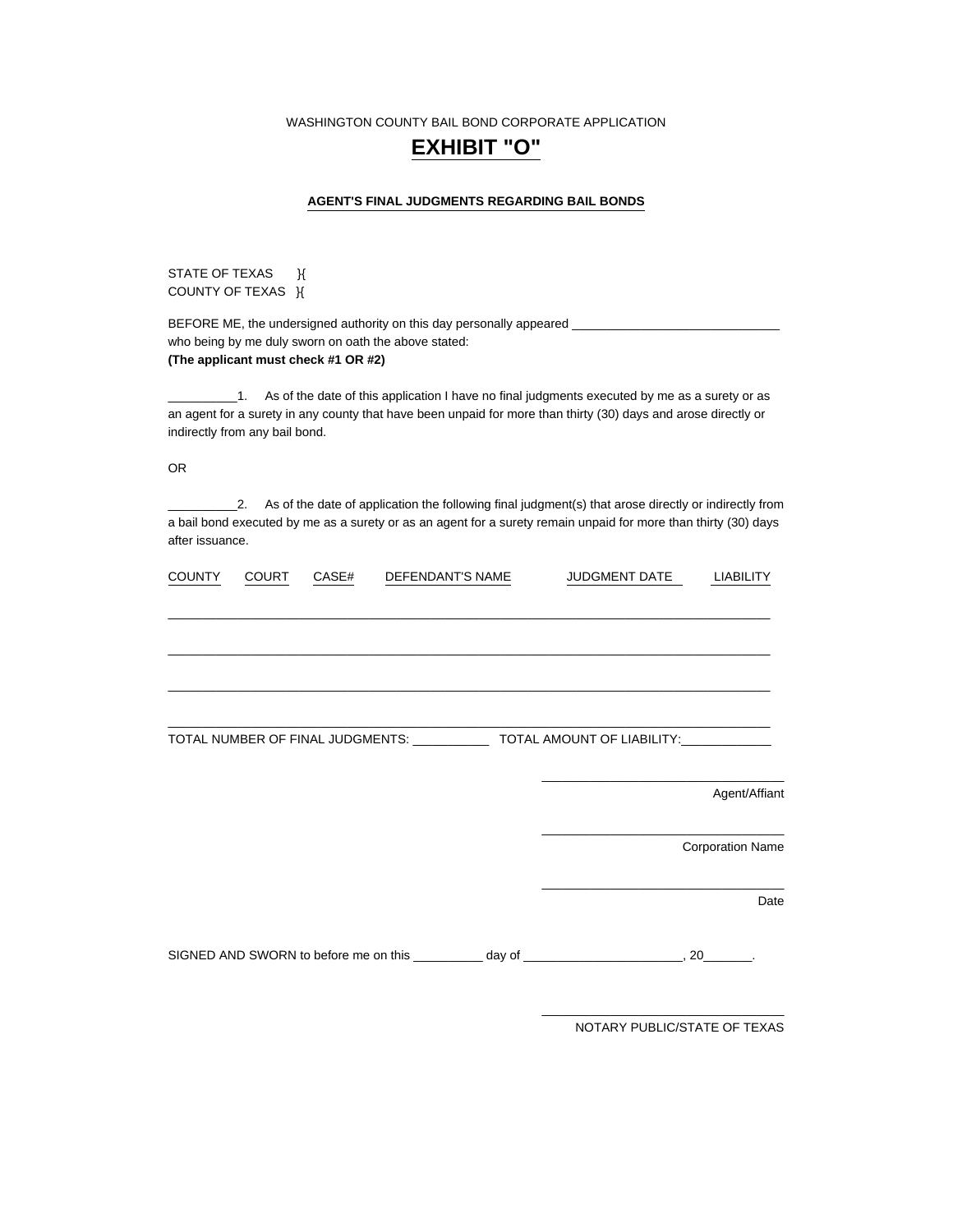### **EXHIBIT "P"**

### **AGENT'S STATEMENT REGARDING CIVIL LITIGATION**

STATE OF TEXAS  $\mathcal{H}$ COUNTY OF WASHINGTON H

| <b>BEFORE ME,</b> the undersigned authority in and for the State of Texas, on this day personally appeared |       |                                                  |  |  |  |
|------------------------------------------------------------------------------------------------------------|-------|--------------------------------------------------|--|--|--|
|                                                                                                            |       | who after being duly sworn, deposes and said: My |  |  |  |
| name is                                                                                                    | lam l | years of age and I live at                       |  |  |  |
|                                                                                                            |       | I wish to state the following facts:             |  |  |  |
|                                                                                                            |       |                                                  |  |  |  |

**As of the date of this application I am presently involved in civil litigation as listed below:** 

|                                                                                                                                    | <b>COUNTY</b> | <b>COURT</b> | <b>CASE#</b>                                                                                                          | <b>PLAINTIFF'S NAME</b> |  |                                                                                           | <b>DEFENDANT'S NAME</b> |  |
|------------------------------------------------------------------------------------------------------------------------------------|---------------|--------------|-----------------------------------------------------------------------------------------------------------------------|-------------------------|--|-------------------------------------------------------------------------------------------|-------------------------|--|
|                                                                                                                                    |               |              |                                                                                                                       |                         |  |                                                                                           |                         |  |
|                                                                                                                                    |               |              | <u> 1989 - Johann Stoff, deutscher Stoff, der Stoff, der Stoff, der Stoff, der Stoff, der Stoff, der Stoff, der S</u> |                         |  |                                                                                           |                         |  |
|                                                                                                                                    |               |              | <u> 1989 - Johann John Stone, markin bashkar (b. 1989)</u>                                                            |                         |  |                                                                                           |                         |  |
| I have read the above statement consisting of ______ page(s), which is based on my personal knowledge, and<br>is true and correct. |               |              |                                                                                                                       |                         |  |                                                                                           |                         |  |
|                                                                                                                                    |               |              |                                                                                                                       |                         |  | the control of the control of the control of the control of the control of the control of | Agent/Affiant           |  |
|                                                                                                                                    |               |              |                                                                                                                       |                         |  | the control of the control of the control of the control of the control of the control of | <b>Corporation Name</b> |  |
|                                                                                                                                    |               |              |                                                                                                                       |                         |  |                                                                                           | Date                    |  |
|                                                                                                                                    |               |              | SIGNED AND SWORN to before me this _______ day of _______________________, 20_____.                                   |                         |  |                                                                                           |                         |  |
|                                                                                                                                    |               |              |                                                                                                                       |                         |  |                                                                                           |                         |  |

NOTARY PUBLIC/STATE OF TEXAS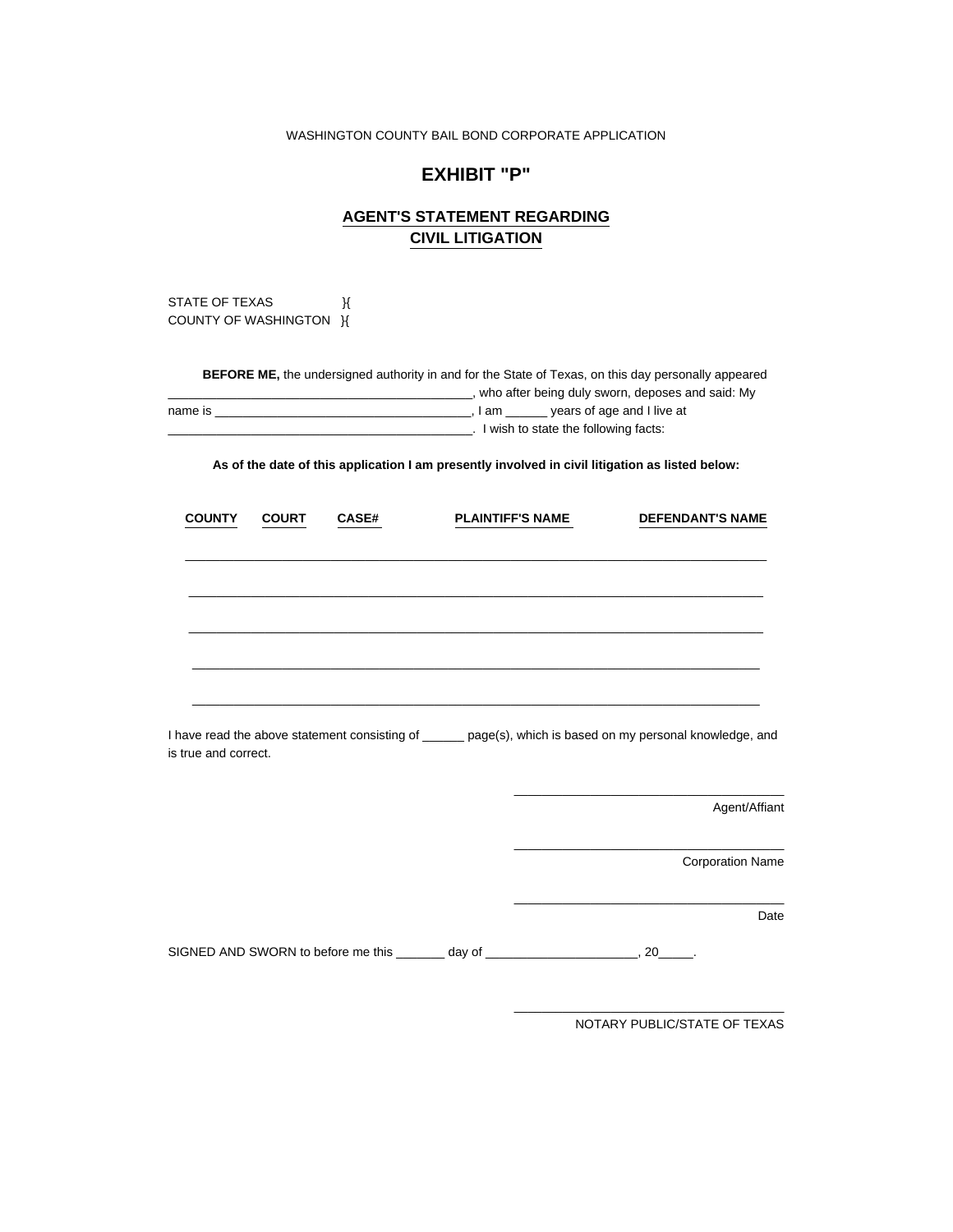### **EXHIBIT "Q"**

STATE OF TEXAS  $\mathcal{H}$ COUNTY OF WASHINGTON H

 BEFORE ME, the undersigned authority in and for the State of Texas, on this day personally appeared who after being duly sworn, deposes and said: My<br>Name is example is the same of age, and I live at the same is the same of age. and I live at Name is \_\_\_\_\_\_\_\_\_\_\_\_\_\_\_\_\_\_\_\_\_\_\_\_\_\_\_\_\_\_\_\_\_\_\_\_\_\_\_\_\_, I am \_\_\_\_\_\_\_\_ years of age, and I live at \_\_\_\_\_\_\_\_\_\_\_\_\_\_\_\_\_\_\_\_\_\_\_\_\_\_\_\_\_\_\_\_\_\_\_\_\_\_\_\_\_\_\_\_\_\_\_\_\_\_\_\_\_\_. I wish to state the following facts:

#### **Attached hereto is a copy of all outstanding, unsatisfied Judgments pending against me.**

I have read the above statement consisting of \_\_\_\_\_\_\_\_ page(s), which is based on my personal knowledge and it is true and correct.

Agent/Affiant

Corporation Name

Date

SIGNED AND SWORN to before me on this \_\_\_\_\_ day of \_\_\_\_\_\_\_\_\_\_\_\_\_\_\_\_\_\_\_\_\_\_, 20\_\_\_\_\_\_.

\_\_\_\_\_\_\_\_\_\_\_\_\_\_\_\_\_\_\_\_\_\_\_\_\_\_\_\_\_\_\_\_\_\_ NOTARY PUBLIC/STATE OF TEXAS

\_\_\_\_\_\_\_\_\_\_\_\_\_\_\_\_\_\_\_\_\_\_\_\_\_\_\_\_\_\_\_\_\_\_

\_\_\_\_\_\_\_\_\_\_\_\_\_\_\_\_\_\_\_\_\_\_\_\_\_\_\_\_\_\_\_\_\_\_

\_\_\_\_\_\_\_\_\_\_\_\_\_\_\_\_\_\_\_\_\_\_\_\_\_\_\_\_\_\_\_\_\_\_